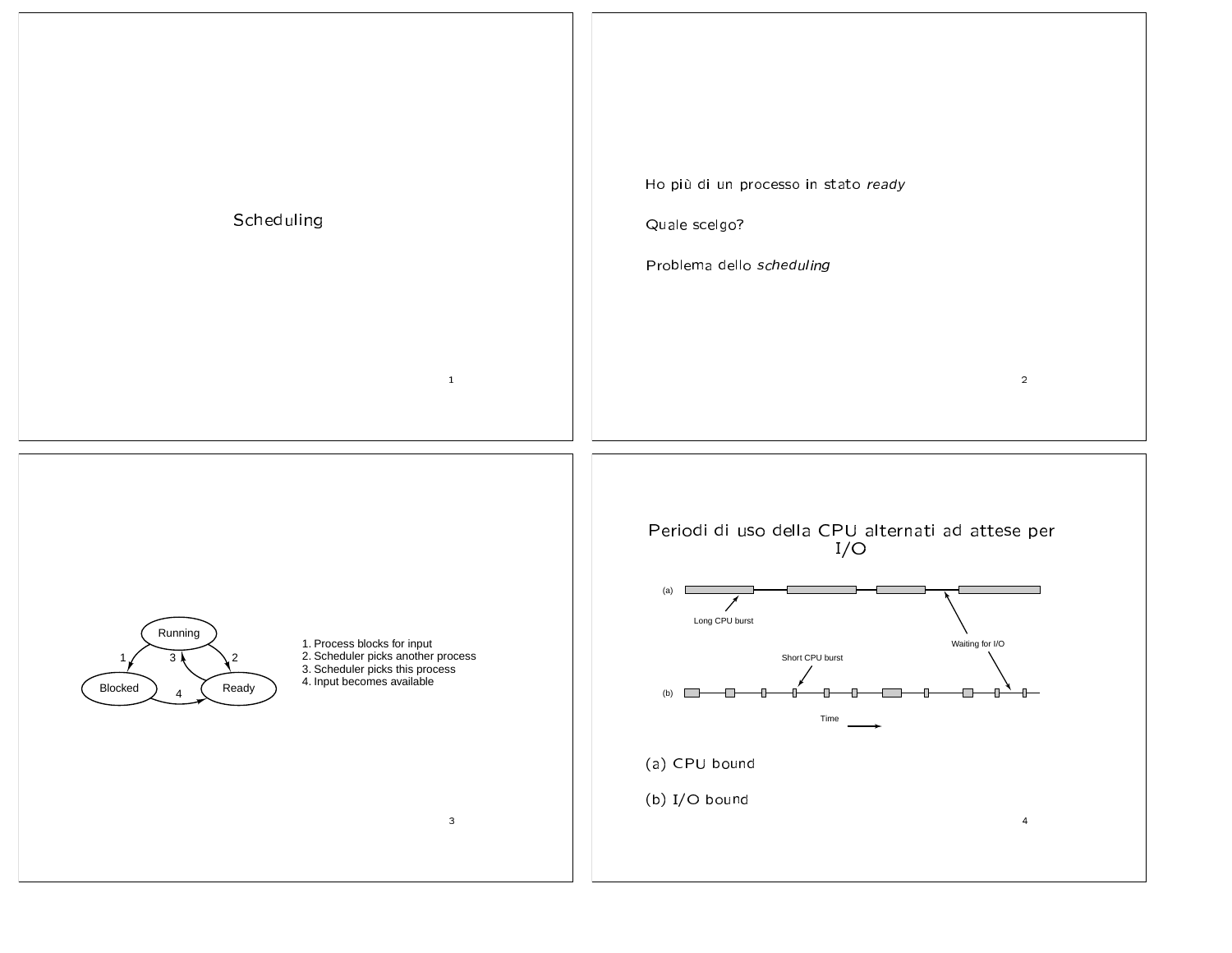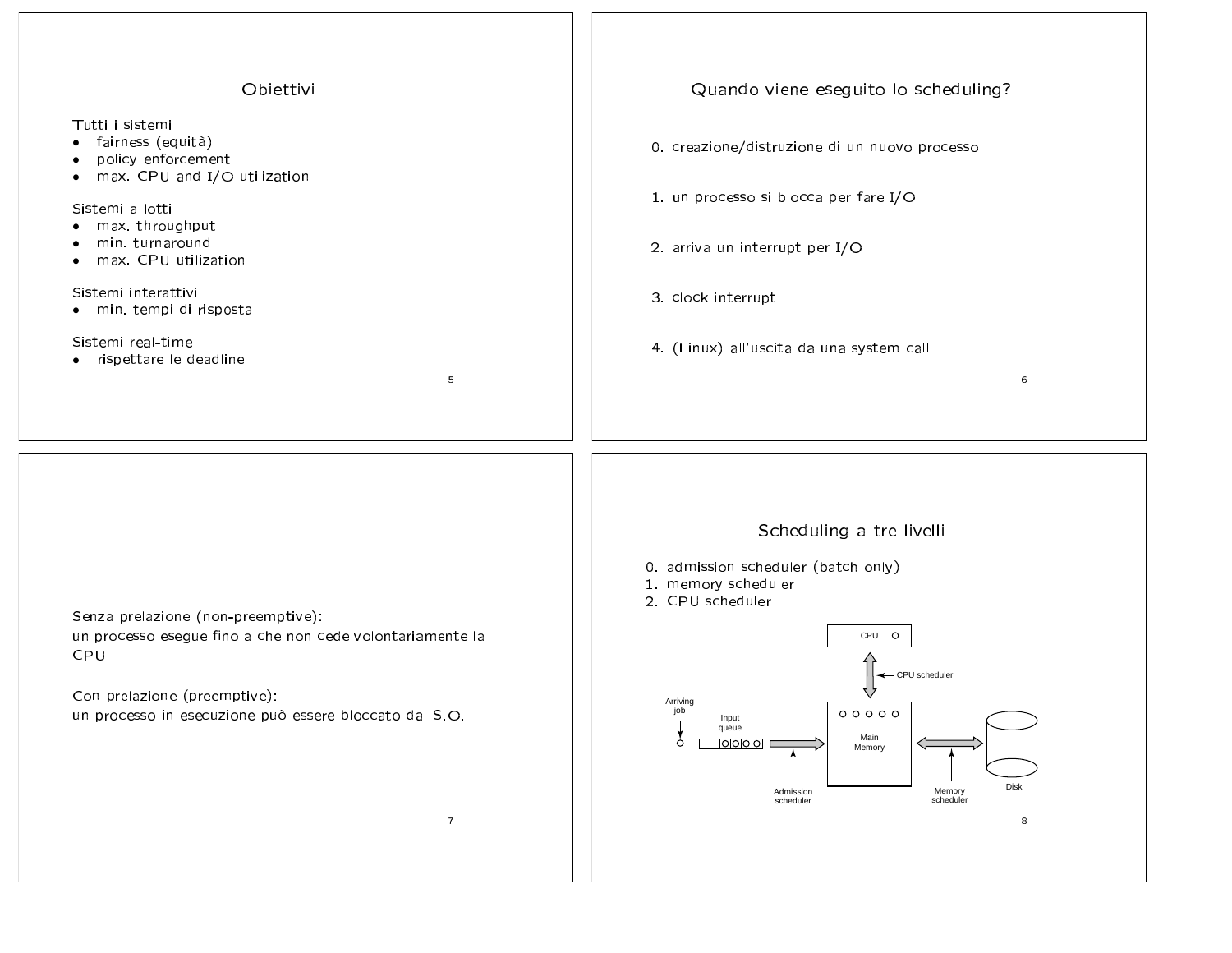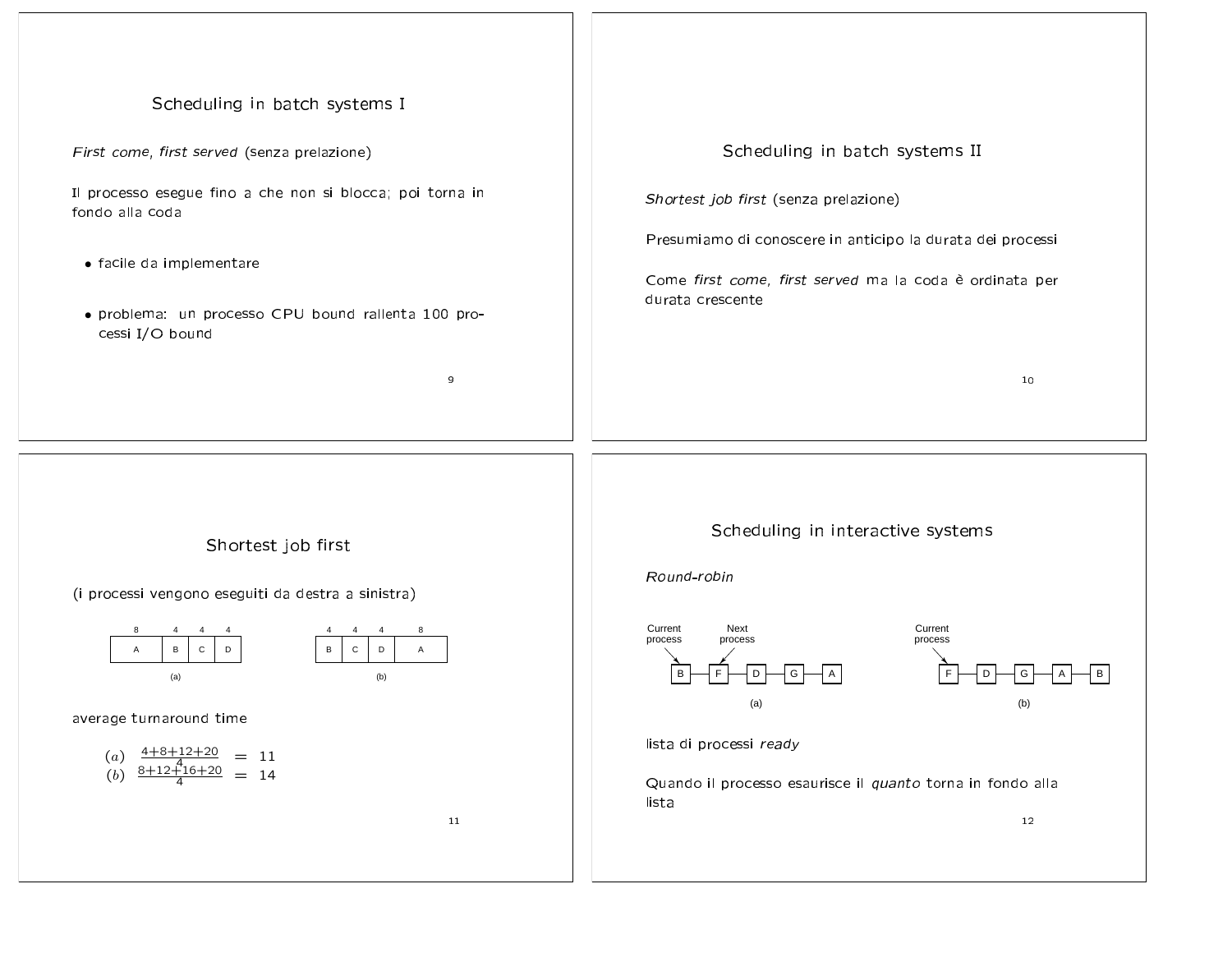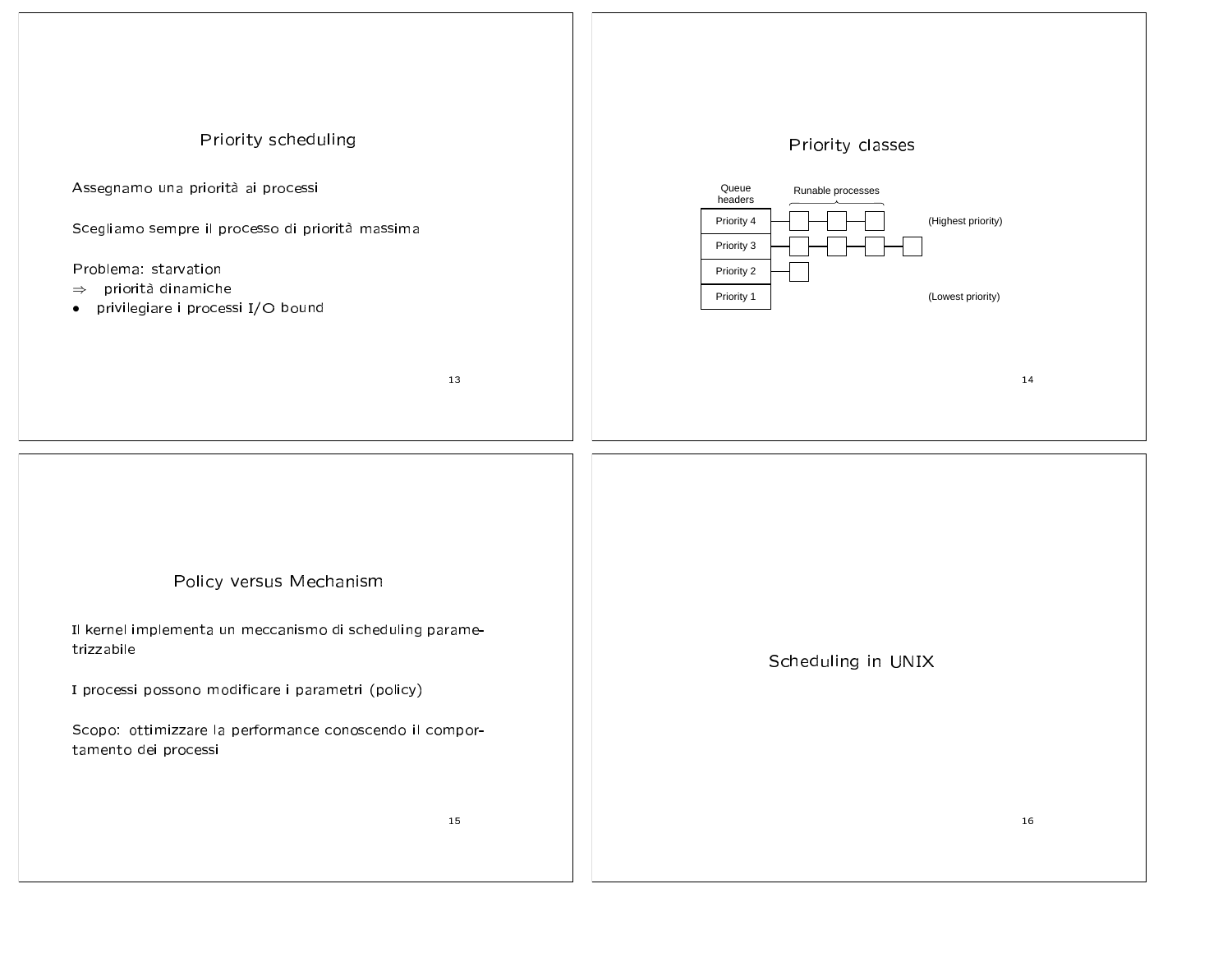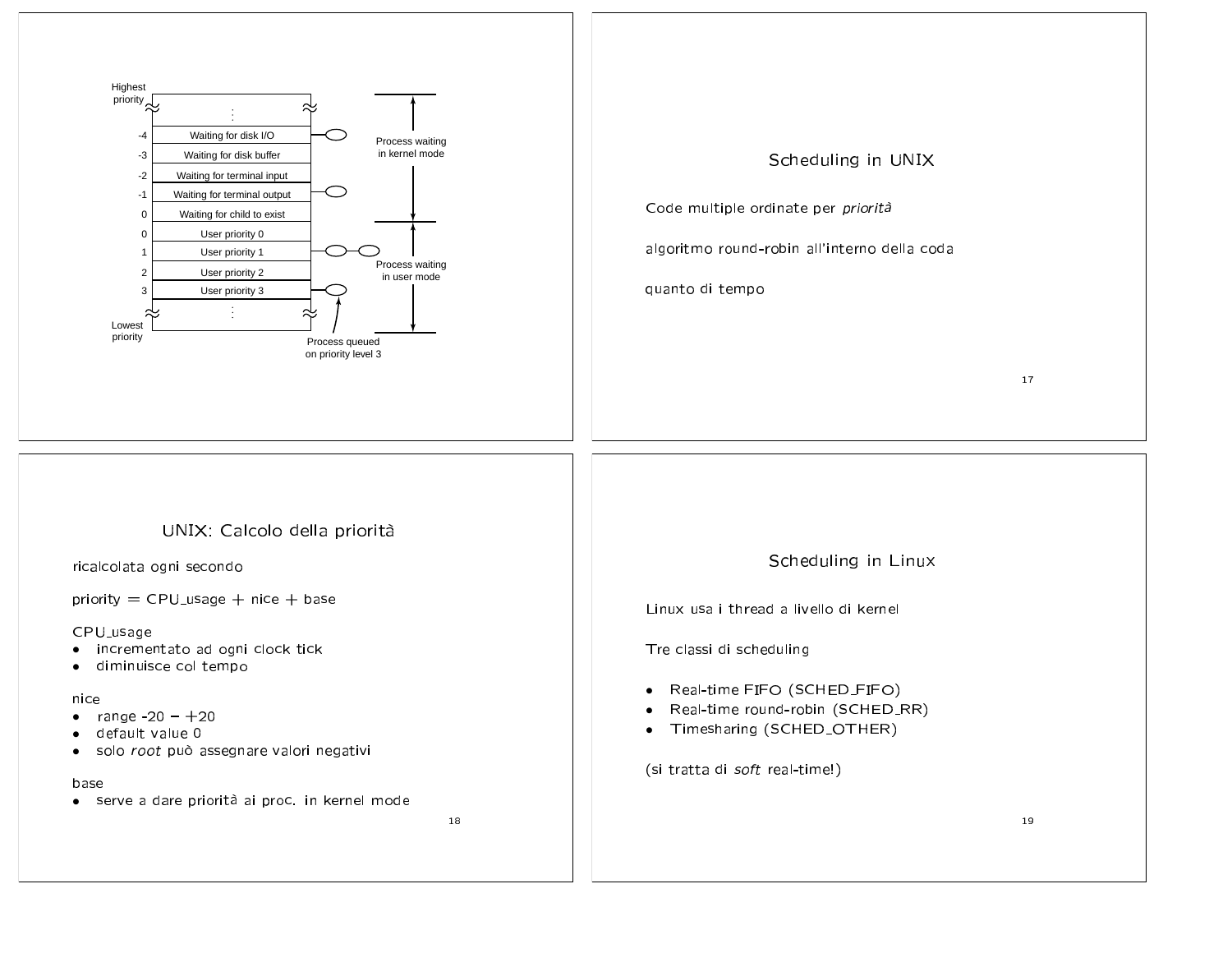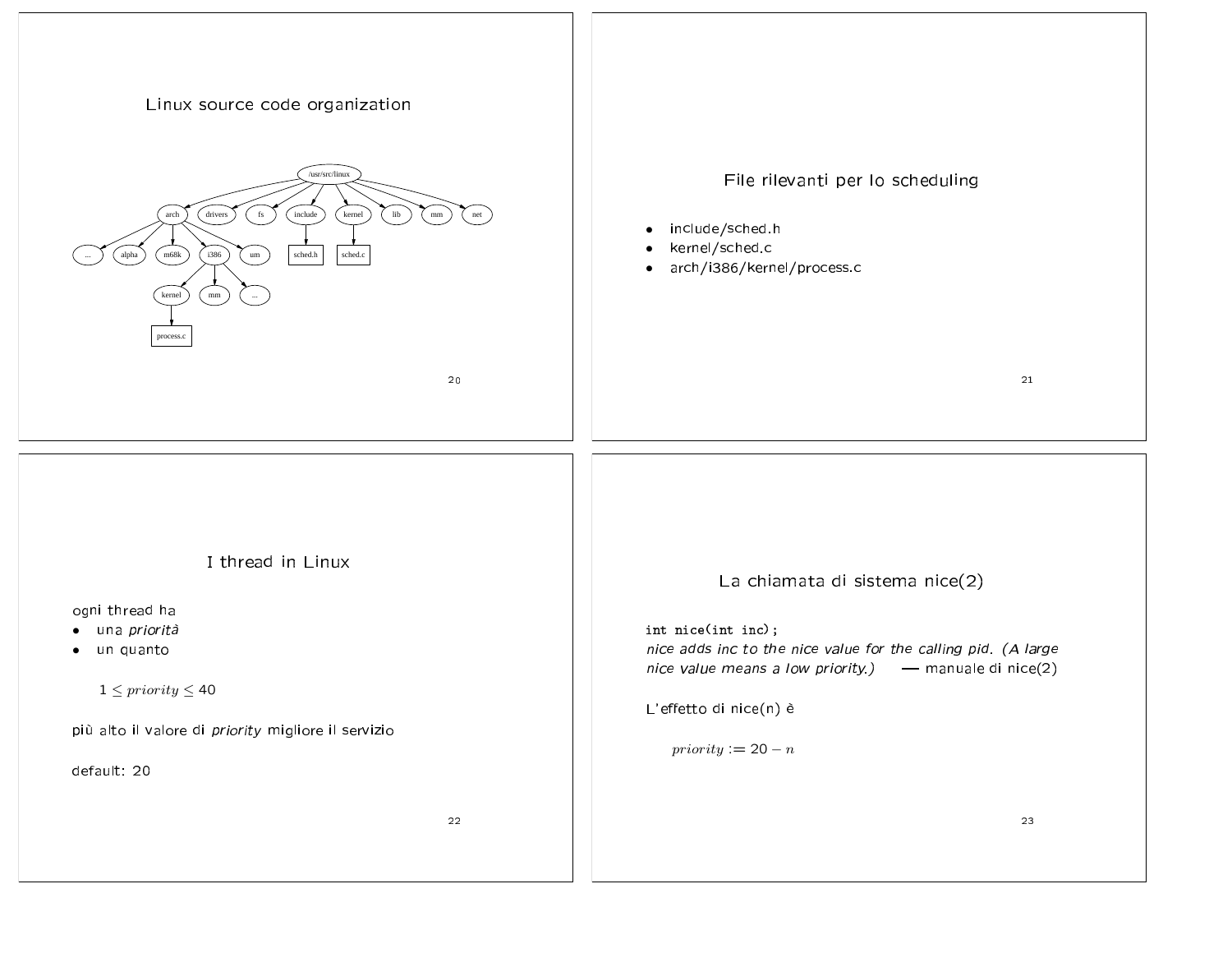![](_page_6_Figure_0.jpeg)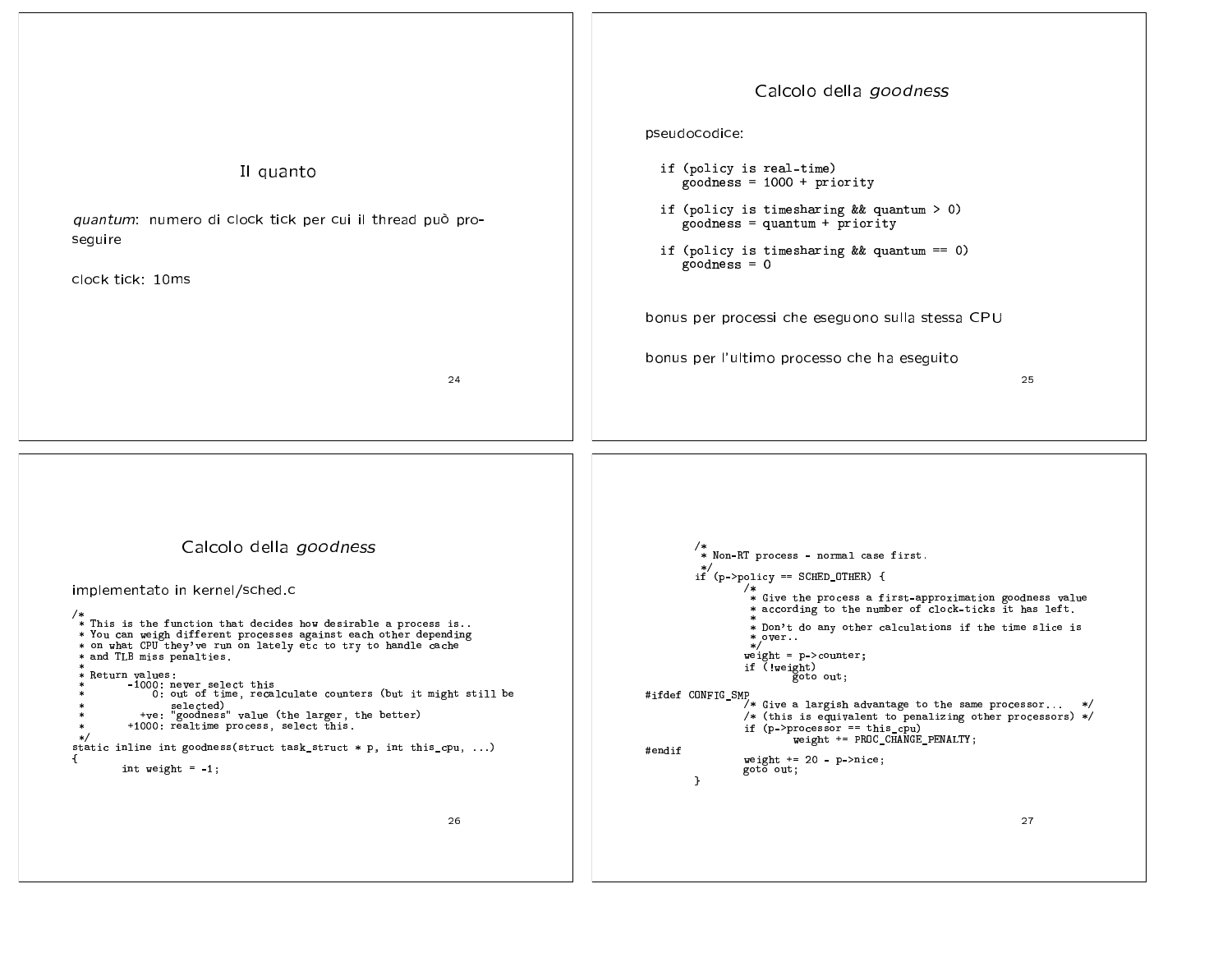| /*<br>* Realtime process, select the first one on the<br>* runqueue (taking priorities within processes<br>* into account).<br>$\ast/$<br>weight = $1000 + p$ ->rt_priority;<br>out:<br>return weight;<br>$\mathbf{r}$<br>28 | Torniamo all'algoritmo di scheduling di Linux<br>In ogni istante, si sceglie il thread che ha la miglior good-<br>ness<br>Ad ogni tick, si decrementa il quanto<br>Quando tutti i thread ready hanno quantum $== 0$ , rical-<br>colo tutti i quanti<br>$quantum = quantum/2 + priority$<br>29                                                                                                                                                                           |
|------------------------------------------------------------------------------------------------------------------------------------------------------------------------------------------------------------------------------|-------------------------------------------------------------------------------------------------------------------------------------------------------------------------------------------------------------------------------------------------------------------------------------------------------------------------------------------------------------------------------------------------------------------------------------------------------------------------|
| Proprietà dell'algoritmo di scheduling<br>i processi I/O bound vengono preferiti<br>i processi CPU bound vengono preferiti in proporzione alla<br>priority<br>30                                                             | Come cambiare la policy del processo?<br>int sched_setscheduler(pid_t pid, int policy, struct sched_param *p);<br>sched_setscheduler sets both the scheduling policy and the associa-<br>ted parameters for the process identified by pid. []<br>Currently, the following three scheduling policies are supported un-<br>der Linux: SCHED_FIFO, SCHED_RR, and SCHED_OTHER; their<br>respective semantics is described below<br>- manuale di sched_setscheduler(2)<br>31 |